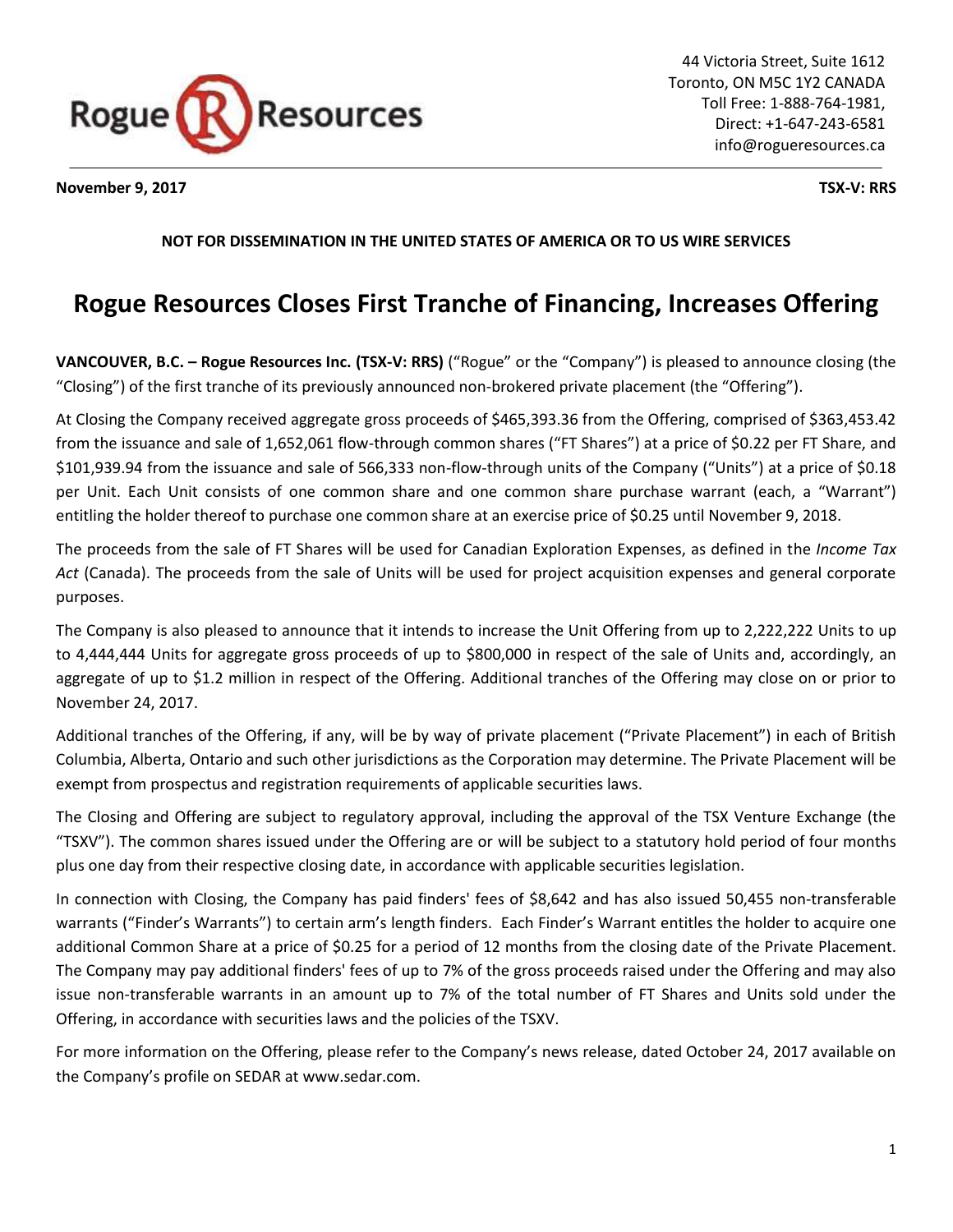#### **About Rogue Resources Inc.**

Rogue is a mining company focused on generating positive cash flow. Not tied to any metal, it looks at rock value and good grade deposits that can withstand all stages of the metal price cycle. The Company remains focused on advancing its silica/quartz business with the Silicon Ridge Project in Quebec and the recently announced acquisition of the Snow White Project in Ontario, targeted to close in Q4 2017 (see October 20, 2017 press release), exploring its other assets, including the gold potential at Radio Hill, and identifying additional assets that meet its criteria. For more information visit www.rogueresources.ca.

### **Qualified Person**

The Company's Exploration Projects are under the direct supervision of Paul Davis, P.Geo.(OGQ), and Vice-President of the Company, a Qualified Person ("QP") as defined by National Instrument 43-101.

For additional information regarding this news release please contact**:**

Sean Samson sean@rogueresources.ca

*Neither the TSX Venture Exchange nor its Regulation Services Provider (as that term is defined in the policies of the TSX Venture Exchange) accepts responsibility for the adequacy or accuracy of this news release.*

## *Cautionary Note Regarding Forward-Looking Statements:*

*This news release contains certain statements or disclosures relating to the Company that are based on the expectations of its management as well as assumptions made by and information currently available to the Company which may constitute forward-looking statements or information ("forward-looking statements") under applicable securities laws. All such statements and disclosures, other than those of historical fact, which address activities, events, outcomes, results or developments that the Company anticipates or expects may, or will occur in the future (in whole or in part) should be considered forward-looking statements. In some cases, forward-looking statements can be identified by the use of the words "will", "intend" and similar expressions.*

*In particular, but without limiting the foregoing, this news release contains forward-looking statements pertaining to the following: the Offering; the Units; the Closing; the closing of additional tranches of the Offering; the use of proceeds from the Offerings; jurisdictions where the Offerings will be made; finder's fees; and prospectus and registration exemptions.*

*The forward-looking statements contained in this news release reflect several material factors and expectations and assumptions of the Company including, without limitation: business strategies and the environment in which the Company will operate in the future; commodity prices; exploration and development costs; mining operations and development parameters; regulatory restrictions; activities of governmental authorities (including changes in taxation); currency fluctuations; the global economic climate; and competition.*

*The Company believes that the material factors, expectations and assumptions reflected in the forward-looking statements are reasonable at this time but no assurance can be given that these factors, expectations and assumptions will prove to be correct. The forward-looking statements included in this news release are not guarantees of future performance and should not be unduly relied upon. Such forward-looking statements involve known and unknown risks, uncertainties and other factors that may cause actual results or events to differ materially from those anticipated in such forward-looking statements including, without limitation: general economic, market and business conditions; the Offerings may not be completed in the timelines anticipated, in the manner anticipated or at all; the Company's properties may not have the results currently anticipated by the Company; the Company may be unable to resolve geological, mechanical or operational issues in the timelines anticipated, in the manner anticipated or at all; increased costs and expenses; reliance on industry partners; risks related to operations, government and environmental regulation,*